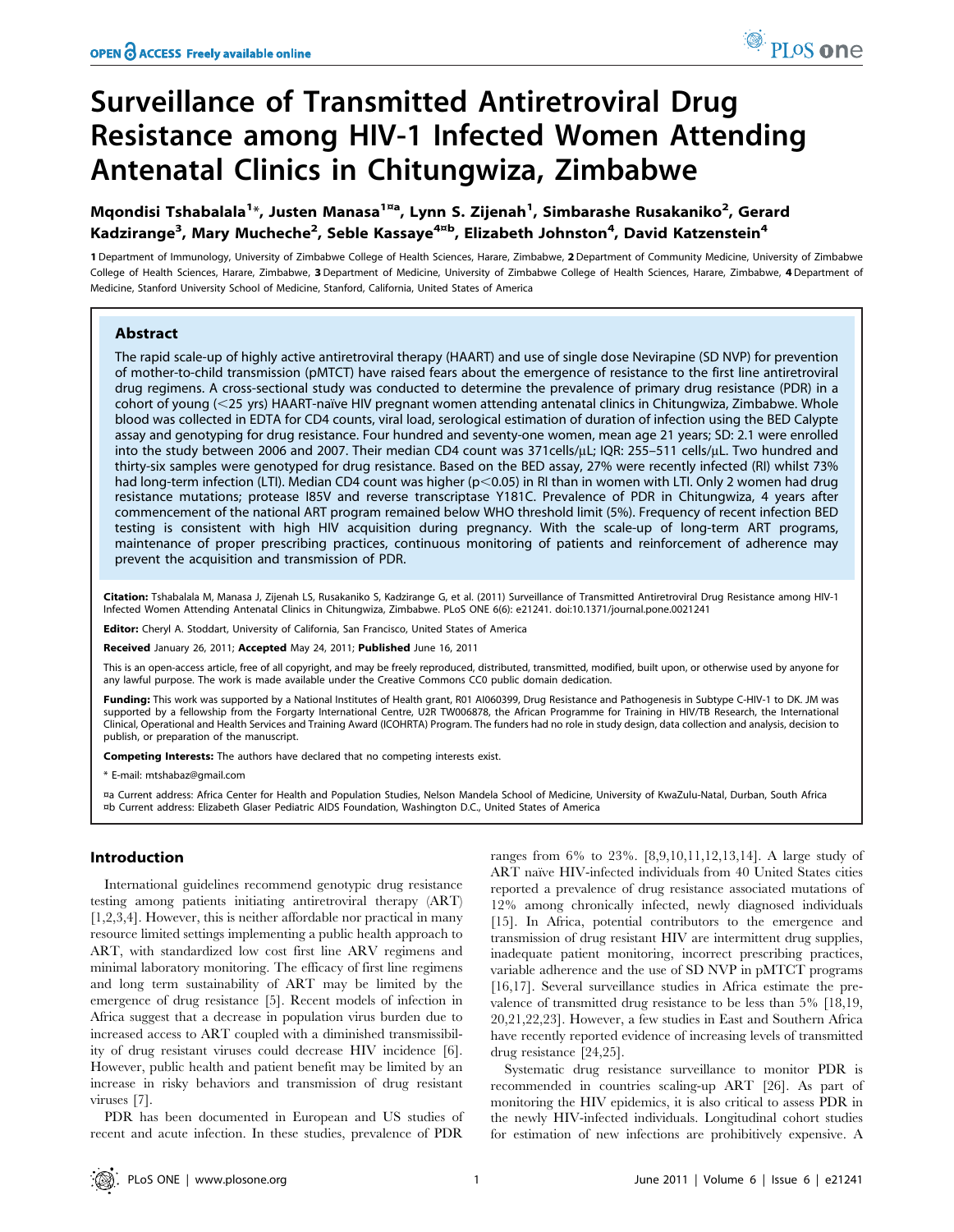number of alternative methods have been developed. The Calypte HIV-1 BED Incidence Enzyme Immunosorbent Assay (cBED) assay [27] is the most widely used. The assay identifies infection within the last 6 months based on the increasing proportion of anti-HIV IgG in total IgG following sero-conversion [28] and is recommended by CDC for population-based incidence studies [27]. For more accurate estimates of incidence, cBED assay in different subtypes and contexts, results may be adjusted using population specific false positive rates (FPR) to provide estimates consistent with longitudinal studies [29,30,31]. There were concerns that the cBED assay in pregnant women may overestimate recent infection because of haemodilution and immune suppression of pregnancy, which could delay the maturation of antibodies. However recent evidence suggest that pregnancy does not affect the cBED results [32].

We conducted systematic drug resistance surveillance among young HIV-1 sero-positive pregnant women over a period of two years (2006–2007) and performed cBED assays to estimate the frequency of recent infections. The aim of the study was to characterize contemporary, recently acquired HIV-1 Subtype C drug resistance mutations among young pregnant women in Zimbabwe.

#### Materials and Methods

Four hundred and seventy-one HIV-1 antibody positive young pregnant women attending antenatal clinics in Chitungwiza were enrolled over a period of two years (2006–2007). Chitungwiza, the third largest urban center in the country, is located about 25 kilometers south of Harare, the Capital of Zimbabwe. A comprehensive demographic questionnaire was administered to determine if the participants or their sexual partner(s) had exposure to ART. This was done in order to distinguish acquired/transmitted drug resistance from drug resistance attributable to ARV use. The study protocol and the questionnaire used were reviewed and approved by the Medical Research Council of Zimbabwe, the Research Council of Zimbabwe and the Stanford University Institutional Review Board. Signed informed consent was obtained from all participants.

Whole blood was collected in EDTA for enumeration of  $CD4^+$ T lymphocytes, virus load, detection of drug resistance mutations and estimation of the duration of infection.  $CD4^+$  T lymphocytes were enumerated using a Partec Cyflow counter (Cyflow, Partec, Munster, Germany) within 6 hours of blood collection as previously described [33,34]. The remaining whole blood was centrifuged and plasma was aliquoted and stored at  $-80^{\circ}$ C.

HIV-1 RNA levels were quantified using the standard Roche Amplicor Version 1.5 assay (Roche Molecular Sciences, Pleasanton CA, USA) in Zimbabwe. Aliquots of plasma were shipped to Stanford University using dry nitrogen shippers. Upon receipt they were stored at  $-80^{\circ}$ C until sequenced. For sequencing, the samples were thawed and ultra centrifuged at 23000 g for 45 minutes at  $-4$ °C to pellet virus particles. RNA was extracted from the viral pellets using a commercial RNA extraction kit (Roche Molecular Diagnostics, NJ), reverse transcribed to cDNA using random hexamers and the reverse transcriptase enzyme Superscript III (Invitrogen Corporation, Carlsbad CA). A 1315 bp fragment of the pol gene covering 99 protease codons and the first 240 codons of the reverse transcriptase (RT) was amplified using Platinum Taq (Invitrogen Corporation, Carlsbad CA) polymerase by nested PCR and sequenced as previously described [35].

Sequences were assembled using Sequencher Version 4.8 (Gene Codes Corporation, Ann Arbor, MI) and analyzed using the Stanford HIVDB's QA/QC program which compares new sequences to other sequences produced from the same laboratory to identify possible contamination. To aid in quality assurance, neighbor joining phylogenetic trees were also created using Bioedit version 7.0.0 (Ibis Biosciences, Carlsbad CA) for sequence alignments and MEGA version 4.0.2 (The Biodesign Institute, Tempe AZ) for neighbor-joining tree generation. Maximum Likelyhood (ML) trees were generated in PhyML v 2.4.4 [36], and 1000 replicates were bootstrapped. The sequences were then analyzed by the REGA HIV-1 Subtyping tool [37] on the Stanford HIV Data Base (HIVDB) for subtype identity and to evaluate for inter-subtype recombination. The Stanford HIVDB HIVSEQ algorithm was used to check for known drug resistance mutations. HIVDB's Calibrated Sequences Program was used to evaluate the sequences for transmitted drug resistance. The aligned sequences in Bioedit software were used to generate the Zimbabwean HIV-1 Subtype C pol consensus sequence.

The cBED assay was conducted according to the manufacture's instructions (Calypte Biomedical Corporation, OR). In brief, HIVspecific IgG were detected in 1:101 diluted plasma samples by the BED-biotin peptide, followed by a colour reaction with streptavidin-peroxidase. The optical density values were normalized in every run using a calibrator (normalized OD (ODn) = mean specimen OD/mean calibrator OD). Specimens with ODn less than or equal to 1.2 during an initial cBED screening test were confirmed by further cBED testing of the sample in triplicate. The median value of the three confirmatory test results was used as the final ODn value. HIV-1-positive specimens for which the cBED assay gave a final ODn of less than or equal to 0.8 were classified as recent HIV-1 infection.

The statistical program STATA version 10 (StataCorp LP, Texas, USA) was used to perform Chi squared tests for categorical data and the Student T test for continuous data.

## Results

Four hundred and seventy-one pregnant women with a mean age of 21.5 years (SD: 2.1) participated in this study. Of these, 53.8% (95% CI: 49.3; 58.5) were primigravida. The proportion of women who reported more than one sexual partner in the past 12 months was 17. 4% (95% CI: 13.9–20.9) and 22.9% (19.0–26.8) had been previously treated for a sexually transmitted infection (STI). The mean age of their partners was 28.7 years (SD: 5.8). The median CD4 count of the 471 women was 371 cells/ $\mu$ L (IQR: 255–511).

Based on the results of the cBED assay from the 470 women, 27% (125 of 470) were classified as likely to have been infected within 155 days of sampling or recently infected (RI) and 330 (73%) as long-term infection (LTI). Table 1 summarizes the comparison of clinical, demographic and laboratory characteristics of the RI and LTI.

There was a statistically significant difference between the median CD4 counts of the RI (440 cells/ $\mu$ L, IQR; 316–555 cells/  $\mu$ L) and those with LTI (374 cells/ $\mu$ L, IQR; 350–483 cells/ $\mu$ L) groups ( $p = 0.05$ ).

Plasma HIV RNA viral load quantitations were performed on samples from the first 105 women enrolled into the study. Twentyfive of the 105 women were classified as RI and 80 had LTI. The mean viral load for the women with LTI (3.57  $log_{10}$  RNA copies/ ml, 95% CI: 3.57-3.94  $log_{10}$  RNA copies/ml) was not significantly different  $(p = 0.251)$  from that of those with RI (3.58 log10 RNA copies/ml, 95% CI: 3.21–3.94 log10 RNA copies/ml).

The estimated time of conception was calculated for 96 of the 125 RI women (77%). Considering the estimated dates of conception and the probable timing of infection calculated using the cBED assay window period of 155 days, 93.9% (93) of the 96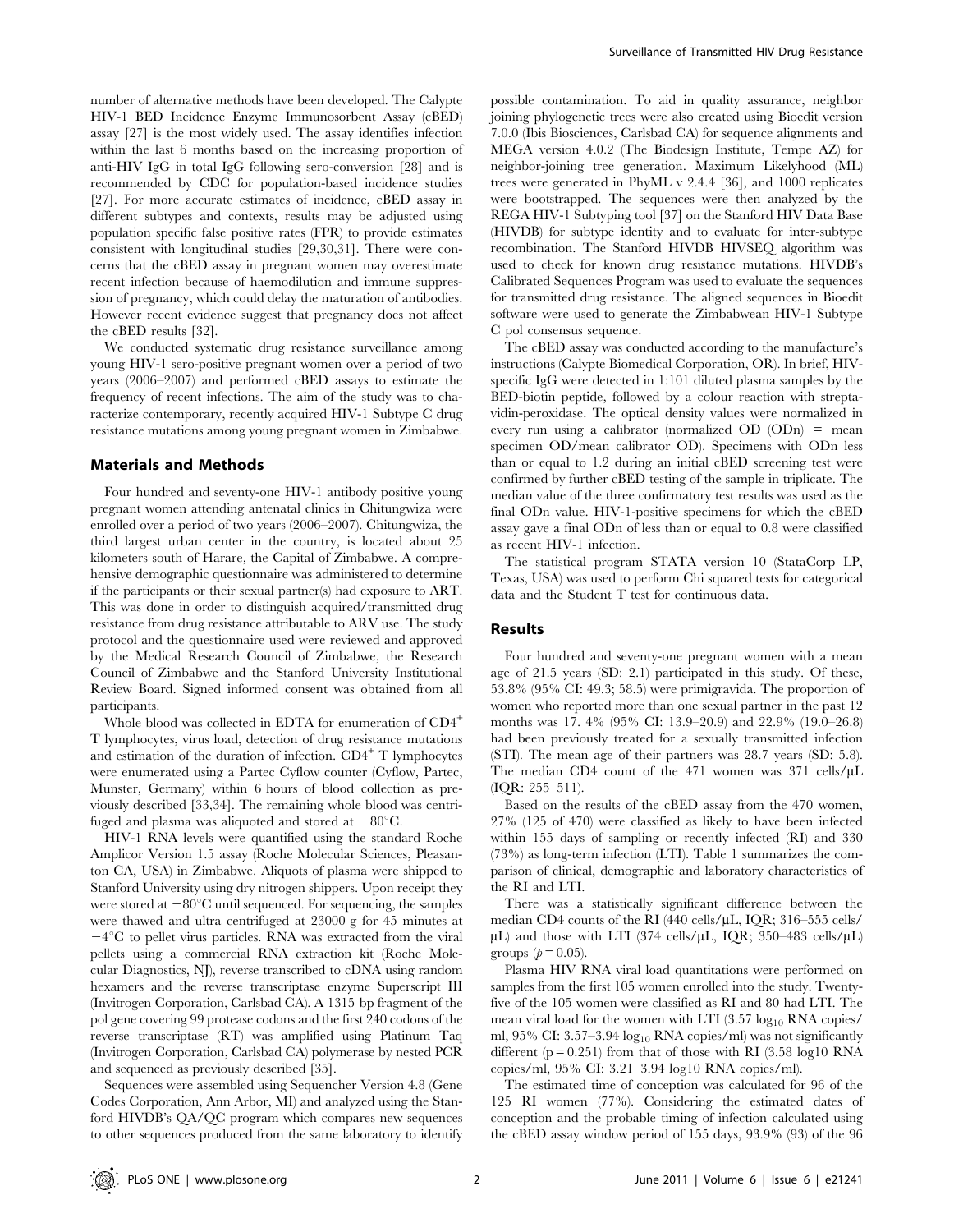Table 1. Patient demographic data grouped according to their infection duration based on the BED results.

| Demographic information                                                        | All women                | <b>Long Term Infection</b> | <b>Recently Infected</b> | p-value |
|--------------------------------------------------------------------------------|--------------------------|----------------------------|--------------------------|---------|
| Age, women, mean (SD), years                                                   | 21.5(2.1)                | 21.6(2.0)                  | 21.2(2.2)                | 0.059   |
| Age of husband, mean (SD), years                                               | 28.7(5.8)                | 28.5(4.7)                  | 29.5(5.0)                | 0.048   |
| Age at 1st menses, mean (SD), years                                            | 14.4(1.6)                | 14.5(1.6)                  | 14.2(1.4)                | 0.035   |
| Proportion ever been forced to have sex (95% CI)                               | 5.9%<br>(3.8; 8.1)       | 5.1%<br>$(2.7 - 7.4)$      | 8.3%<br>$(3.4 - 13.3)$   | 0.200   |
| Proportion with more than one sexual partner in the past<br>12 months (95% CI) | 17.4<br>$(13.9 - 20.9)$  | 18.3%<br>$(14.2 - 22.5)$   | 15%<br>$(8.6 - 21.3)$    | 0.411   |
| Proportion never been pregnant before (95% CI)                                 | 53.8%<br>$(49.3 - 58.5)$ | 58.4%<br>$(53.1 - 63.7)$   | 40.8%<br>$(32.1 - 49.6)$ | 0.001   |
| Proportion with $\geq 1$ miscarriage in the past (95% CI)                      | 12.4%<br>$(9.2 - 15.5)$  | 14.2%<br>$(10.4 - 18.1)$   | 7.1%<br>$(2.4 - 11.9)$   | 0.050   |
| Proportion with $\geq$ 1 still birth in the past (95% CI)                      | 1.1%<br>$(0.1 - 2.2)$    | 1.3%<br>$(0.03 - 2.5)$     | 0.9%<br>$(-0.8-2.6)$     | 0.757   |
| Proportion with $\geq 1$ children dead (95% CI)                                | 10.2%<br>$(7.3 - 13.1)$  | 11.0%<br>$(7.6 - 14.4)$    | 8.0%<br>$(3.0 - 13.1)$   | 0.472   |
| Proportion treated for STIs (95% CI)                                           | 22.9%<br>$(19.0 - 26.8)$ | 25.5%<br>$(20.8 - 30.2)$   | 15.0%<br>$(8.6 - 21.4)$  | 0.018   |

doi:10.1371/journal.pone.0021241.t001

women with evidence of RI and estimated conception dates were infected during the current pregnancy.

Genotypic drug resistance testing by population sequencing was conducted on the first 303 samples collected. Of these, 236 (78%) were successfully sequenced. Sixty seven (22%) were not amplifiable. The first 240 codons of the reverse transcriptase (RT) gene were sequenced from the 236 women (Genbank accession numbers: GQ463284-GQ463339 and HQ874283-HQ874432). One hundred and seventy five (74%) of these samples also yielded sequences from Protease (PR). On phylogetic analysis, all the sequences clustered with HIV-1 subtype C reference sequences; and were also classified as HIV-1 subtype C by the REGA subtyping tool on the Stanford HIVDB and confirmed by calibrated resistance programme (CPR). All the sequences were subtype C HIV-1. The PR and RT majority consensus sequence generated from the 175 and 236 sequences, respectively were 100% identical to the HIV-1 subtype C consensus sequences from the Los Alamos HIV database. Using HIVDB's calibrated resistance program and the Stanford Drug Resistance Mutation list (2008), two out of 236 (0.85%) sequenced samples had drug resistance mutations. The mutations present were PR I85V in Subtype C Drug Resistance (SCR) patient identity number 423 (SCR423), and RT Y181C in SCR541 selected by PIs and NNRTIs respectively. SCR423 was misclassified as RI, had exposure to SD NVP in 2004 for pMTCT of HIV whilst SCR541 had LTI.

The specimen with the Y181C mutation also had the nucleoside reverse transcriptase inhibitor (NRTI) selected mutation, T69A. Nineteen other samples (8%) had mutations (Figure 1) that may be selected by ARV drugs but have also been described in samples from treatment naïve patients with varying frequencies. In accordance with the WHO list of transmitted drug resistance mutations for population surveillance purposes, these secondary drug resistance mutations do not cause or contribute to drug resistance and therefore are not included as PDR mutations [26]. However, these mutations can potentially reduce drug susceptibility in association with other mutations. The frequencies of these mutations in our subtype C sequences were not statistically different from those of treatment naïve patients from the Stanford HIVDB. Some sequences contained recently described mutations that may reduce

the susceptibility to etravirine; E28K (0.84%), V90I (0.42%) and E138Q (0.42%).

The PR and RT majority consensus sequence (50% majority rule) generated from the 175 and 236 sequences respectively were identical to the HIV-1 subtype C consensus sequences as defined by the Los Alamos HIVDB. The Maximum Likelihood (ML) tree generated from 227 sequences with the first 240 RT codons did not demonstrate specific clustering of the study sequences.

#### **Discussion**

Genotypic drug resistance testing of samples from the 236 women demonstrated little evidence of transmitted or acquired drug resistance among these young, HIV positive pregnant women in Chitungwiza in 2006–2007. Surveillance for transmitted drug resistance is ideally conducted among recently infected individuals from longitudinal studies with estimated dates of infection. Here we sought to establish the prevalence of recent infection and identify PDR among young treatment naïve women attending antenatal clinics by including the BED assay to identify women who may have been recently infected. Young pregnant primigravida women are assumed to have acquired infection within the last few years and data on ART exposure was also collected as recommended by the WHO resistance network [20,21,26,38].

The accuracy of cBED assays to estimate recent infection and incidence in diverse subtypes, populations and settings is controversial. In settings where HIV-1 subtype B predominates, the assay misclassifies only 2–3% of cases [29]. In Uganda, where subtypes A and D predominate, the cBED assay estimated an incidence rate of 6.1% and 6.0% in Masaka and Kakira districts respectively. However, prospective incidence rates in these same areas the previous year were 1.7% (Masaka) and 1.4% (Kakira) suggesting an overestimation of recent infection and misclassification by the assay [39]. In high HIV prevalence rural South Africa, where subtype C predominates, the cBED assay was shown to more accurately classify patients if locally measured long-term false positive ratio (FPR) are used but may underestimate incidence when used with FPR from other settings. FPR is a correction method to account for non-recently infected who are misclassified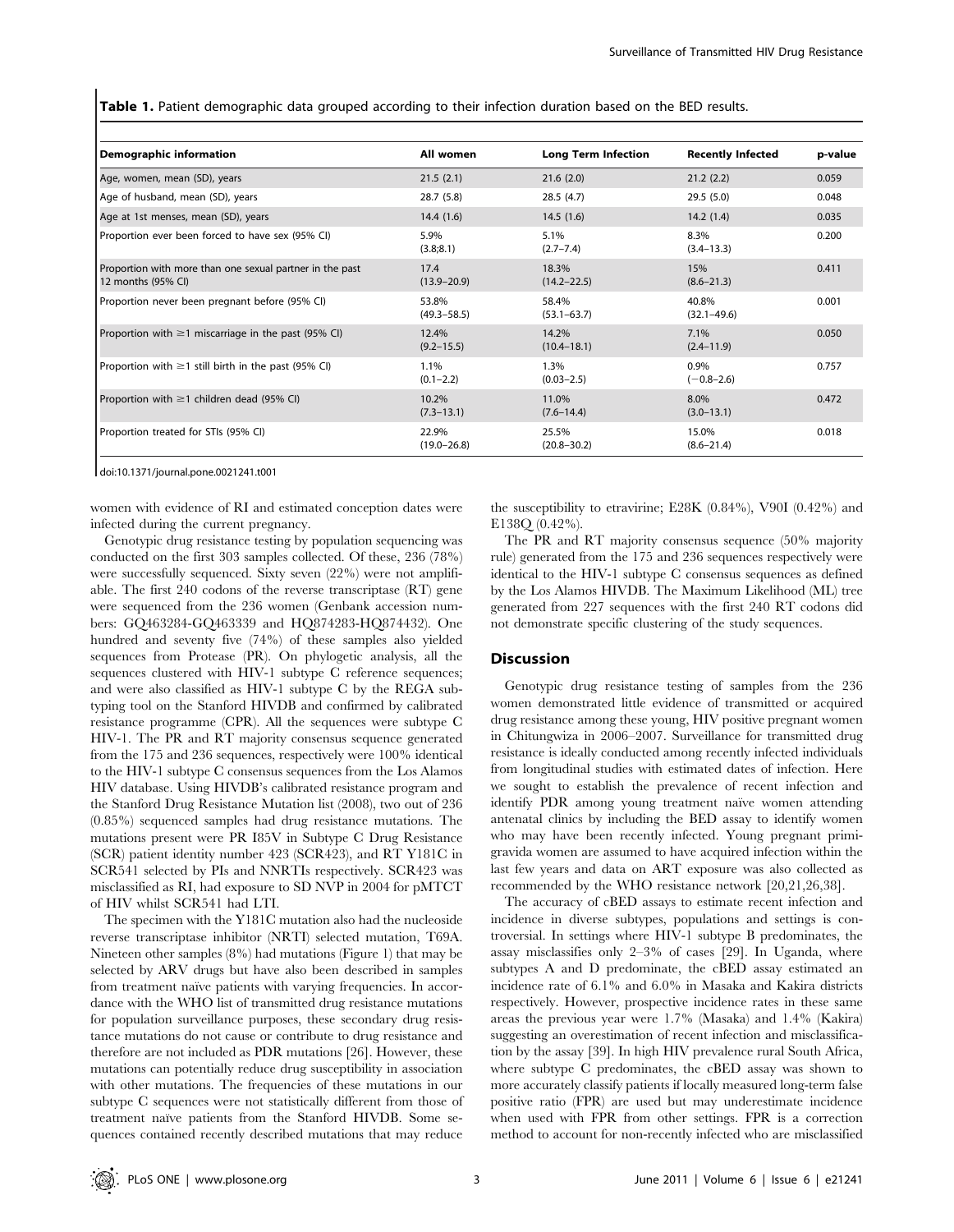

Figure 1. Secondary drug resistance mutation found in the study population Subtype C Drug Resistance (SCR) compared with data from treated and treatment naïve patients in the HIVDB. doi:10.1371/journal.pone.0021241.g001

as recently infected. It is based on the assumption that after infection, there is finite time progression to cBED threshold except in non progressors. The fraction of HIV infected individuals who have been infected beyond the cBED threshold is the long- term FPR [30].

A prospective study conducted in Zimbabwe using specimens from pregnant women with known dates of seroconversion, recommended a cut off of 187 days [31] instead of the 155 days recommended by the cBED kit manufacturer. Studies from South Africa, Uganda and Zambia have used the 155 day cut off value [29,30,39,40,41,42,43]. In the current study, there was a modest decrease in the estimate of recent infection, using the 187 day ZVITAMBO study cut off, (data not shown). Thus to distinguish probable RI from LTI on a population basis, it would appear that either of the two cut-offs may be used.

There was no evidence of PDR in young pregnant ART naïve women with recent infection. The low prevalence of PDR in the studied population is consistent with other studies that have been conducted in settings that are currently scaling up ART in southern Africa [20,21,22]. These studies have reported prevalence levels of  $\leq 5\%$ , the WHO detection threshold limit in antiretroviral naïve populations. However, a higher frequency of PDR has recently been reported from a large study in Rwanda, South Africa, Uganda and Zambia where slightly more than 5% drug resistance was identified in samples collected from 2006 through 2009 [24]. Following scaling-up of ART, in resource poor countries, the WHO developed a protocol called HIV drug resistance threshold survey for use in the evaluation of the extent of transmitted HIVDR in ART-naive RI women which was to be used as a supplement to HIV sentinel serosurveys. In the WHO protocol, transmitted HIVDR is categorized into three groups;

 $<$  5% (low HIVDR), 5–15% (Medium HIVDR) and  $>$ 15% (High HIVDR). The  $< 5\%$  level is the desired threshold for any country scaling-up ART. Threshold assessment surveys are conducted to assess if drug resistant HIV is sufficiently prevalent in the country to indicate a need for sentinel surveillance. In our study, there was no evidence of PDR in the RI group. SCR423, the woman misclassified as RI by the cBED assay had exposure to SD NVP in a previous pregnancy, although the mutation she harbours is not associated with SD NVP.

There were several limitations encountered in this study. The prevalence of drug resistance mutations in the study population was very low, and thus there was no ability to estimate the frequency of transmitted drug resistance. However, the focus on young, largely primigravida pregnant women was expected to identify recent infections. The younger age and significantly higher CD4 cell numbers among those estimated to have recent infection provide some evidence for the veracity of the BED assays. Only a few of the women reported that they or their partners had been exposed to ART. Of the few women who were exposed to ART for pMTCT of HIV, one of them misclassified by the cBED assay as RI, had a drug resistant mutation. We were not able to obtain direct access to partners of these young women, men who were on average 8 years older than their wives or partners who may have been the source of transmitted infection. As estimated by the BED assay and estimated dates of conception, young pregnant women are at very high risk of acquiring infection around conception and early pregnancy. The high percentage of women infected during pregnancy shows the urgent need for more prevention education in young women, their spouses and partners.

There was a low sequencing rate for the sample in this study (78%), which may have been due to storage and shipping conditions.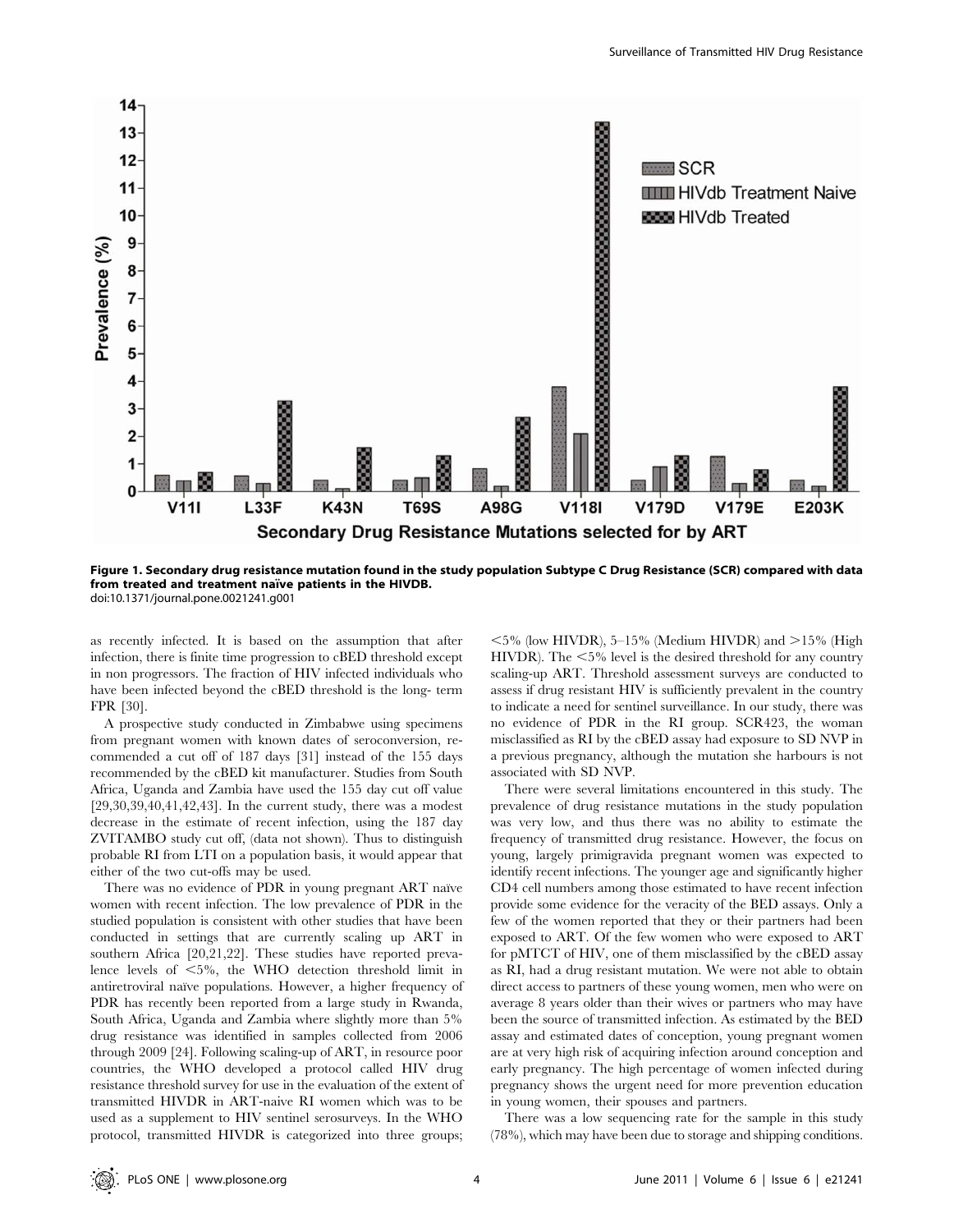The demographics of the 22% of the women whose specimens could not be amplified for genotyping did not significantly differ from those with amplifiable specimens. Unfortunately not all samples had their viral load measured; this could have helped in ascertaining the cause of the low amplification rate.

The prevalence of PDR in Chitungwiza, four years after the commencement of the national ART program, is still far below the WHO threshold limit of 5%. To preserve the low prevalence of PDR, proper prescribing practices of ARV drugs, adherence to ART education should be maintained. Patients should be monitored to identify those failing therapy and provided alternative therapies, condom promotion and adherence counseling to prevent the spread of drug resistant viruses. As the ART coverage in Zimbabwe increases during the coming years, monitoring patients failing ART will be important to track the evolution of drug resistance in addition to continued surveillance for primary, transmitted drug resistance among drug naïve individuals.

#### References

- 1. DHHS (2008) Guidelines for the Use of Antiretroviral Agents in HIV-1 Infected Adults and Adolescents.
- 2. Thompson MA, Aberg JA, Cahn P, Montaner JS, Rizzardini G, et al. (2010) Antiretroviral treatment of adult HIV infection: 2010 recommendations of the International AIDS Society-USA panel. JAMA 304: 321–333.
- 3. Gazzard BG, Anderson J, Babiker A, Boffito M, Brook G, et al. (2008) British HIV Association Guidelines for the treatment of HIV-1-infected adults with antiretroviral therapy 2008. HIV Med 9: 563–608.
- 4. Euroguidelines (2001) Clinical and laboratory guidelines for the use of HIV-1 drug resistance testing as part of treatment management: recommendations for the European setting. The EuroGUidelines Group for HIV resistance. AIDS 15: 309–320.
- 5. Condra JH (1998) Resisting resistance: maximizing the durability of antiretroviral therapy [editorial; comment]. AnnInternMed 128: 951–954.
- 6. Blower S, Bodine E, Kahn J, McFarland W (2005) The antiretroviral rollout and drug-resistant HIV in Africa: insights from empirical data and theoretical models. Aids 19: 1–14.
- 7. Velasco-Hernandez JX, Gershengorn HB, Blower SM (2002) Could widespread use of combination antiretroviral therapy eradicate HIV epidemics? Lancet Infect Dis 2: 487–493.
- 8. Kilby JM, Lee HY, Hazelwood JD, Bansal A, Bucy RP, et al. (2008) Treatment response in acute/early infection versus advanced AIDS: equivalent first and second phases of HIV RNA decline. AIDS 22: 957–962.
- 9. Babic DZ, Zelnikar M, Seme K, Vandamme AM, Snoeck J, et al. (2006) Prevalence of antiretroviral drug resistance mutations and HIV-1 non-B subtypes in newly diagnosed drug-naive patients in Slovenia, 2000–2004. Virus Res 118: 156–163.
- 10. Viani RM, Peralta L, Aldrovandi G, Kapogiannis BG, Mitchell R, et al. (2006) Prevalence of primary HIV-1 drug resistance among recently infected adolescents: a multicenter adolescent medicine trials network for HIV/AIDS interventions study. J Infect Dis 194: 1505–1509.
- 11. Grant RM, Hecht FM, Warmerdam M, Liu L, Liegler T, et al. (2002) Time trends in primary HIV-1 drug resistance among recently infected persons. Jama 288: 181–188.
- 12. Wensing AM, van de Vijver DA, Angarano G, Asjo B, Balotta C, et al. (2005) Prevalence of drug-resistant HIV-1 variants in untreated individuals in Europe: implications for clinical management. J Infect Dis 192: 958–966.
- 13. Fox J, Dustan S, McClure M, Weber J, Fidler S (2006) Transmitted drugresistant HIV-1 in primary HIV-1 infection; incidence, evolution and impact on response to antiretroviral therapy. HIV Med 7: 477–483.
- 14. Little SJ, Holte S, Routy JP, Daar ES, Markowitz M, et al. (2002) Antiretroviraldrug resistance among patients recently infected with HIV. N Engl J Med 347: 385–394.
- 15. Ross L, Lim ML, Liao Q, Wine B, Rodriguez AE, et al. (2007) Prevalence of antiretroviral drug resistance and resistance-associated mutations in antiretroviral therapy-naive HIV-infected individuals from 40 United States cities. HIV Clin Trials 8: 1–8.
- 16. Weiser S, Wolfe W, Bangsberg D, Thior I, Gilbert P, et al. (2003) Barriers to antiretroviral adherence for patients living with HIV infection and AIDS in Botswana. J Acquir Immune Defic Syndr 34: 281–288.
- 17. Zhou J, Phanupak P, Kiertiburanakul S, Ditangco R, Kamarulzaman A, et al. (2006) Highly active antiretroviral treatment containing efavirenz or nevirapine and related toxicity in the TREAT Asia HIV Observational Database. J Acquir Immune Defic Syndr 43: 501–503.
- 18. Bessong PO, Mphahlele J, Choge IA, Obi LC, Morris L, et al. (2006) Resistance mutational analysis of HIV type 1 subtype C among rural South African drugnaive patients prior to large-scale availability of antiretrovirals. AIDS Res Hum Retroviruses 22: 1306–1312.

## Acknowledgments

The authors acknowledge the assistance of Dr. M. Chirara and Dr. C. Masimirembwa of the African Institute of Biomedical Research Training, Zimbabwe; Ms. M. Balamine, Mr. J. Dyal, Dr. S. Hynes, Ms. B. Enge of the Viral and Rickettsial Disease Laboratory of the California Public Health Department, USA, and Dr. Tulio de Oliveira for critical review of the manuscript. The authors also thank the women who participated in the study.

Surveillance of Transmitted HIV Drug Resistance

#### Author Contributions

Conceived and designed the experiments: DK LSZ SK SR GK. Performed the experiments: MT JM EJ MM. Analyzed the data: SR. Contributed reagents/materials/analysis tools: MT JM LSZ SR GK MM SK EJ DK. Wrote the paper: MT JM LSZ SR GK MM SK EJ DK.

- 19. Kassu A, Fujino M, Matsuda M, Nishizawa M, Ota F, et al. (2007) Molecular epidemiology of HIV type 1 in treatment-naive patients in north Ethiopia. AIDS Res Hum Retroviruses 23: 564–568.
- 20. Maphalala G, Okello V, Mndzebele S, Gwebu P, Mulima N, et al. (2008) Surveillance of transmitted HIV drug resistance in the Manzini-Mbabane corridor, Swaziland, in 2006. Antivir Ther 13 Suppl 2: 95–100.
- 21. Pillay V, Ledwaba J, Hunt G, Rakgotho M, Singh B, et al. (2008) Antiretroviral drug resistance surveillance among drug-naive HIV-1-infected individuals in Gauteng Province, South Africa in 2002 and 2004. Antivir Ther 13 Suppl 2: 101–107.
- 22. Kamoto K, Aberle-Grasse J (2008) Surveillance of transmitted HIV drug resistance with the World Health Organization threshold survey method in Lilongwe, Malawi. Antivir Ther 13 Suppl 2: 83–87.
- 23. Abegaz WE, Grossman Z, Wolday D, Ram D, Kaplan J, et al. (2008) Threshold survey evaluating transmitted HIV drug resistance among public antenatal clinic clients in Addis Ababa, Ethiopia. Antivir Ther 13 Suppl 2: 89–94.
- 24. Hamers RL, Siwale M, Wallis CL, Labib M, van Hasselt R, et al. (2010) HIV-1 Drug Resistance Mutations Are Present in Six Percent of Persons Initiating Antiretroviral Therapy in Lusaka, Zambia. J Acquir Immune Defic Syndr.
- 25. Price MA, Wallis CL, Lakhi S, Karita E, Kamali A, et al. (2011) Transmitted HIV Type 1 Drug Resistance Among Individuals with Recent HIV Infection in East and Southern Africa. AIDS Res Hum Retroviruses 27: 5–12.
- 26. Bennett DE, Myatt M, Bertagnolio S, Sutherland D, Gilks FC (2008) Recommendation for surveillance of transmitted HIV drug resistance in countries scaling up antiretroviral treatment. Antivir Ther 13: 12.
- 27. (CDC) CfDCaP (2006) Interim reocmmendations for th use of the BED capture enzymeimmunoassay for incidence estimation and surveillance. Statement from the Surveillance and Survey and the Laboratory Working Groups to the Global AIDS Coordinator. Atlanta: CDC.
- 28. Parekh BS, Kennedy MS, Dobbs T, Pau C-P, Byers R, et al. (2002) Quantitative Detection of Increasing HIV Type 1 Antibodies after Seroconversion: A Simple Assay for Detecting Recent HIV Infection and Estimating Incidence. AIDS Research and Human Retroviruses 18: 295–307.
- 29. McDougal JS, Parekh BS, Peterson ML, Branson BM, Dobbs T, et al. (2006) Comparison of HIV type 1 incidence observed during longitudinal follow-up with incidence estimates by cross-sectional analysis using the BED capture enzyme immunoassay. AIDS Res Hum Retroviruses 22: 8.
- 30. Barnighausen T, Wallrauch C, Welte A, McWalter TA, Mbizana N, et al. (2008) HIV incidence in rural South Africa: comparison of estimates from longitudinal surveillance and cross-sectional cBED assay testing. PLoS ONE 3: e3640.
- 31. Hargrove JW, Humphrey JH, Mutasa K, Parekh BS, MacDougal JS, et al. (2008) Improved HIV-1 incidence estimates using the BED capture enzyme immunoassay. AIDS 22: 8.
- 32. Laeyendecker O, Church JD, Oliver AE, Mwatha A, Owen SM, et al. (2010) Pregnancy does not affect HIV incidence test results obtained using the BED capture enzyme immunoassay or an antibody avidity assay. PLoS ONE 5: e13259.
- 33. Zijenah LS, Kadzirange G, Madzime S, Borok M, Mudiwa C, et al. (2006) Affordable flow cytometry for enumeration of absolute CD4+ T-lymphocytes to identify subtype C HIV-1 infected adults requiring antiretroviral therapy (ART) and monitoring response to ART in a resource-limited setting. J Transl Med 4: 33.
- 34. Manasa J, Musabaike H, Masimirembwa C, Burke E, Luthy R, et al. (2007) Evaluation of the Partec flow cytometer against the BD FACSCalibur system for monitoring immune responses of human immunodeficiency virus-infected patients in Zimbabwe. Clin Vaccine Immunol 14: 293–298.
- 35. Kassaye S, Johnston E, McColgan B, Kantor R, Zijenah L, et al. (2009) Envelope coreceptor tropism, drug resistance, and viral evolution among